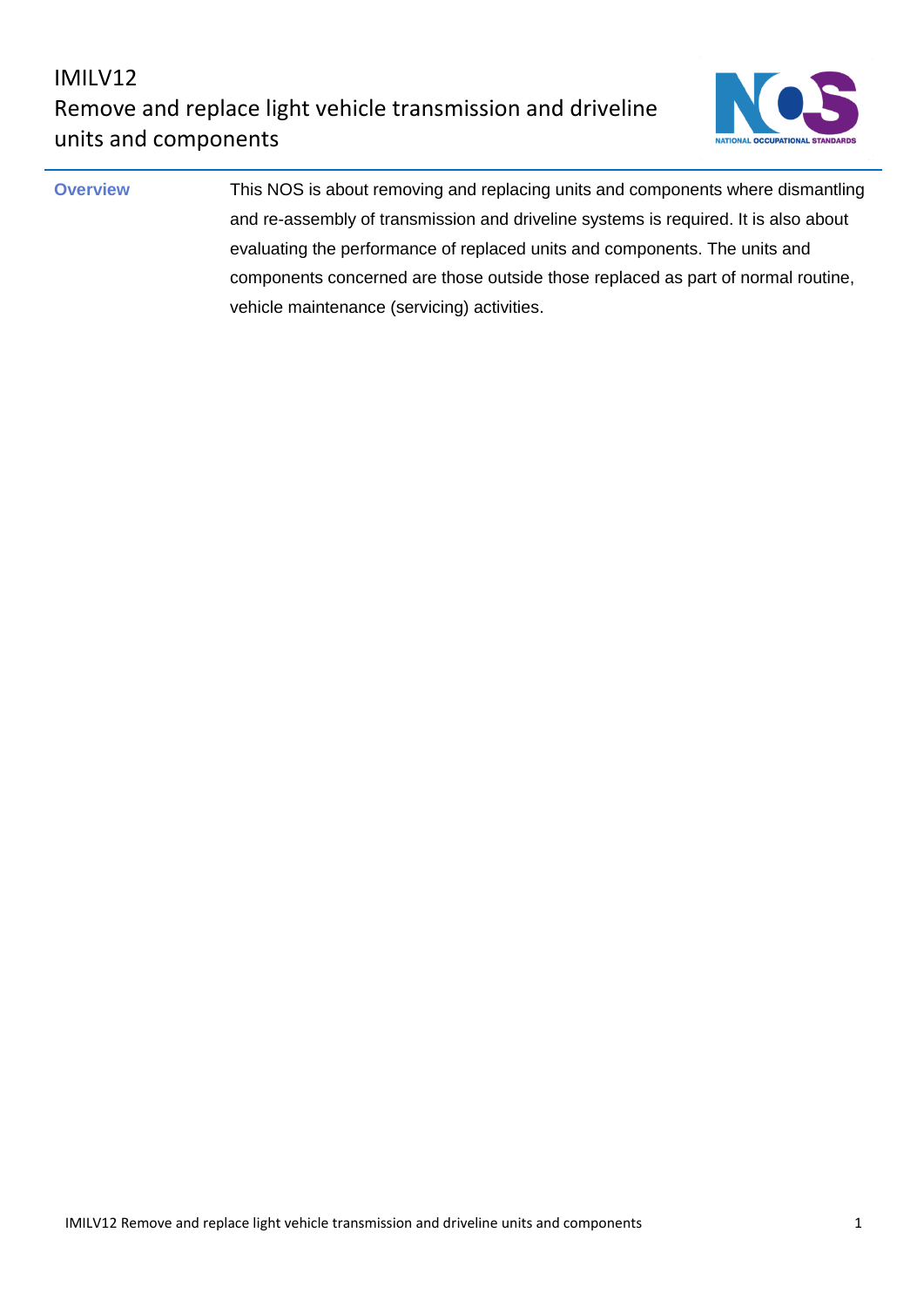

### **Performance**

### **criteria**

| You must be able to: P1 | wear suitable personal protective equipment and use vehicle coverings |
|-------------------------|-----------------------------------------------------------------------|
|                         | throughout all removal and replacement activities                     |

- P2 support your removal and replacement activities by reviewing:
	- P2.1 vehicle technical data
	- P2.2 removal and replacement procedures
	- P2.3 legal requirements
- P3 prepare the vehicle systems and work area for safe working procedures (where appropriate)
- P4 prepare, inspect, set up, test and use all the **equipment** required following manufacturers' instructions
- P5 carry out all removal and replacement activities following;
	- P5.1 manufacturers' instructions
	- P5.2 recognised repair methods
	- P5.3 health and safety requirements
	- P5.4 your workplace procedures
- P6 work in a way which minimises the risk of:
	- P6.1 damage to other vehicle systems
	- P6.2 damage to other vehicle components and units
	- P6.3 contact with leakage
	- P6.4 contact with hazardous substances
	- P6.5 damage to your working environment
- P7 ensure replaced transmission or driveline **units and components** conform to the vehicle operating specification and any legal requirements
- P8 record and report any additional faults you notice during the course of your work promptly
- P9 use suitable **testing methods** to evaluate the performance of the reassembled system accurately
- P10 ensure the reassembled transmission or driveline system performs to the vehicle operating specification and meets any legal requirements prior to return to the customer
- P11 ensure your records are accurate, complete and passed to the relevant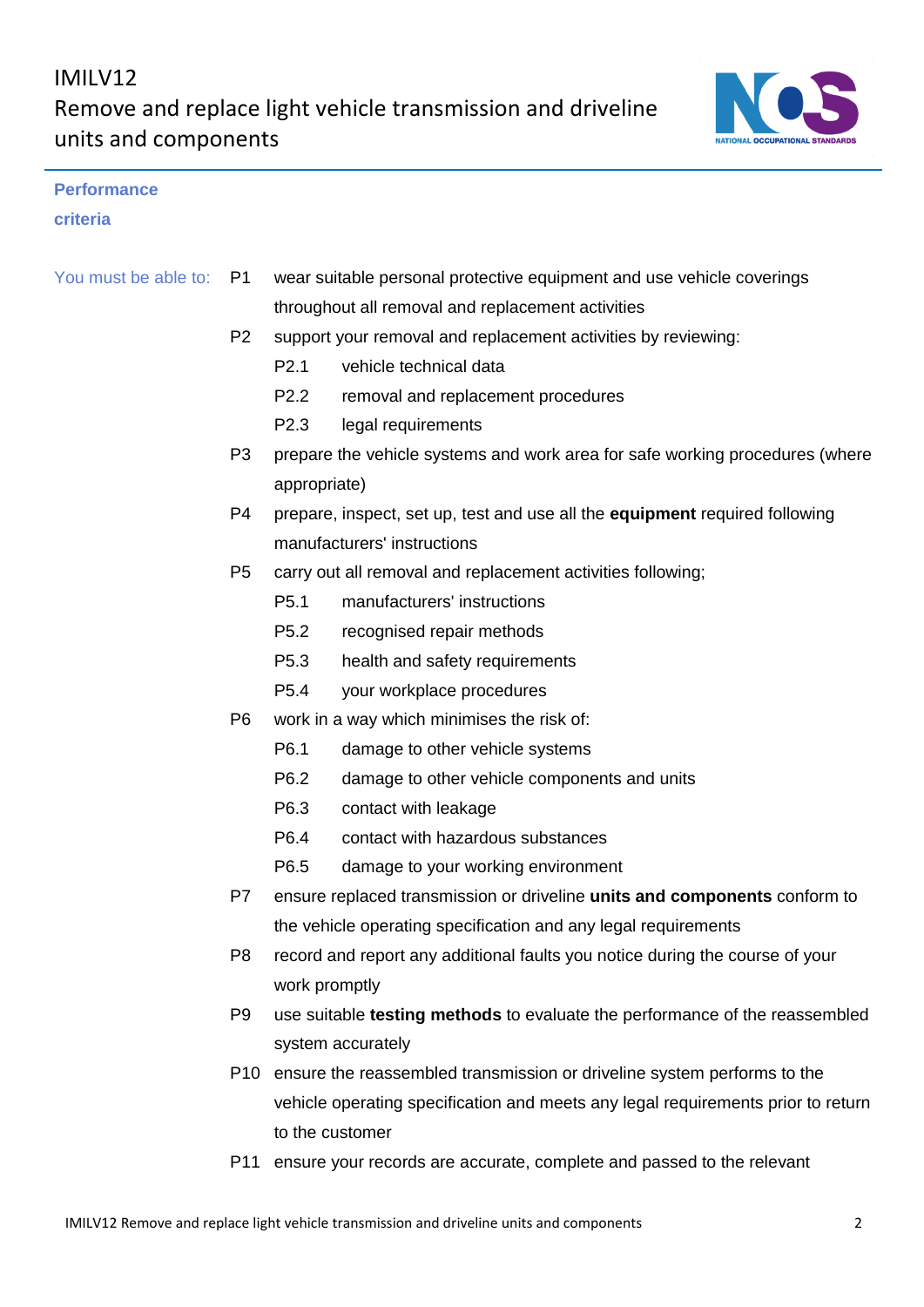

person(s) promptly in the format required

- P12 complete all removal and replacement activities within the agreed timescale
- P13 report any expected delays in completion to the relevant person(s) promptly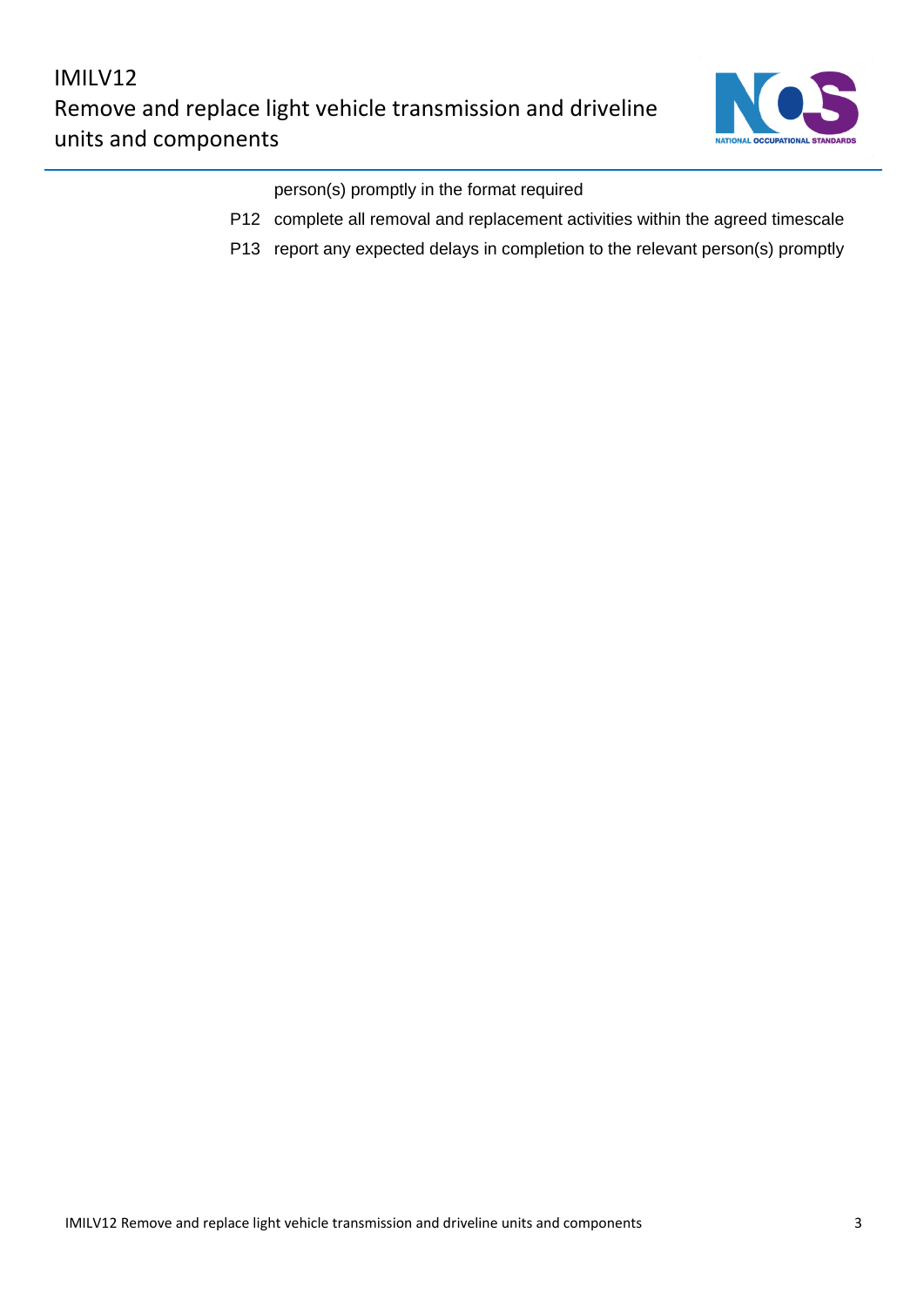## IMILV12

Remove and replace light vehicle transmission and driveline units and components



| <b>Knowledge and</b> |                | Legislative and organisational requirements and procedures                            |
|----------------------|----------------|---------------------------------------------------------------------------------------|
| understanding        |                |                                                                                       |
| You need to know     | K1             | the legal requirements relating to the vehicle                                        |
| and understand:      | K <sub>2</sub> | the legislation and workplace procedures relevant to                                  |
|                      |                | K2.1<br>health and safety                                                             |
|                      |                | K <sub>2.2</sub><br>the environment (including waste disposal)                        |
|                      |                | K <sub>2.3</sub><br>personal and vehicle protective equipment                         |
|                      | K <sub>3</sub> | your workplace procedures for:                                                        |
|                      |                | K <sub>3.1</sub><br>recording removal and replacement information                     |
|                      |                | K3.2<br>the referral of problems                                                      |
|                      |                | K <sub>3.3</sub><br>reporting delays to the completion of work                        |
|                      | K4             | the importance of documenting removal and replacement information                     |
|                      | K <sub>5</sub> | the importance of working to agreed timescales and keeping others informed            |
|                      |                | progress                                                                              |
|                      | K6             | the relationship between time and costs                                               |
|                      | K7             | the importance of reporting anticipated delays to the relevant person(s)              |
|                      |                | promptly                                                                              |
|                      |                | Use of technical information                                                          |
| You need to know     | K <sub>8</sub> | how to find, interpret and use sources of information applicable to units and         |
| and understand:      |                | component removal and replacement within transmission and driveline                   |
|                      |                | systems                                                                               |
|                      | K9             | the importance of using the correct sources of technical information                  |
|                      |                | K10 the purpose of and how to use identification codes                                |
|                      |                | <b>Electrical and electronic principles</b>                                           |
| You need to know     | K11            | vehicle earthing principles and earthing methods                                      |
| and understand:      |                | K12 electrical and electronic principles associated with transmission and driveline   |
|                      |                | systems, including types of sensors and actuators, their application and<br>operation |
|                      |                | K13 types of circuit protection and why these are necessary                           |
|                      |                |                                                                                       |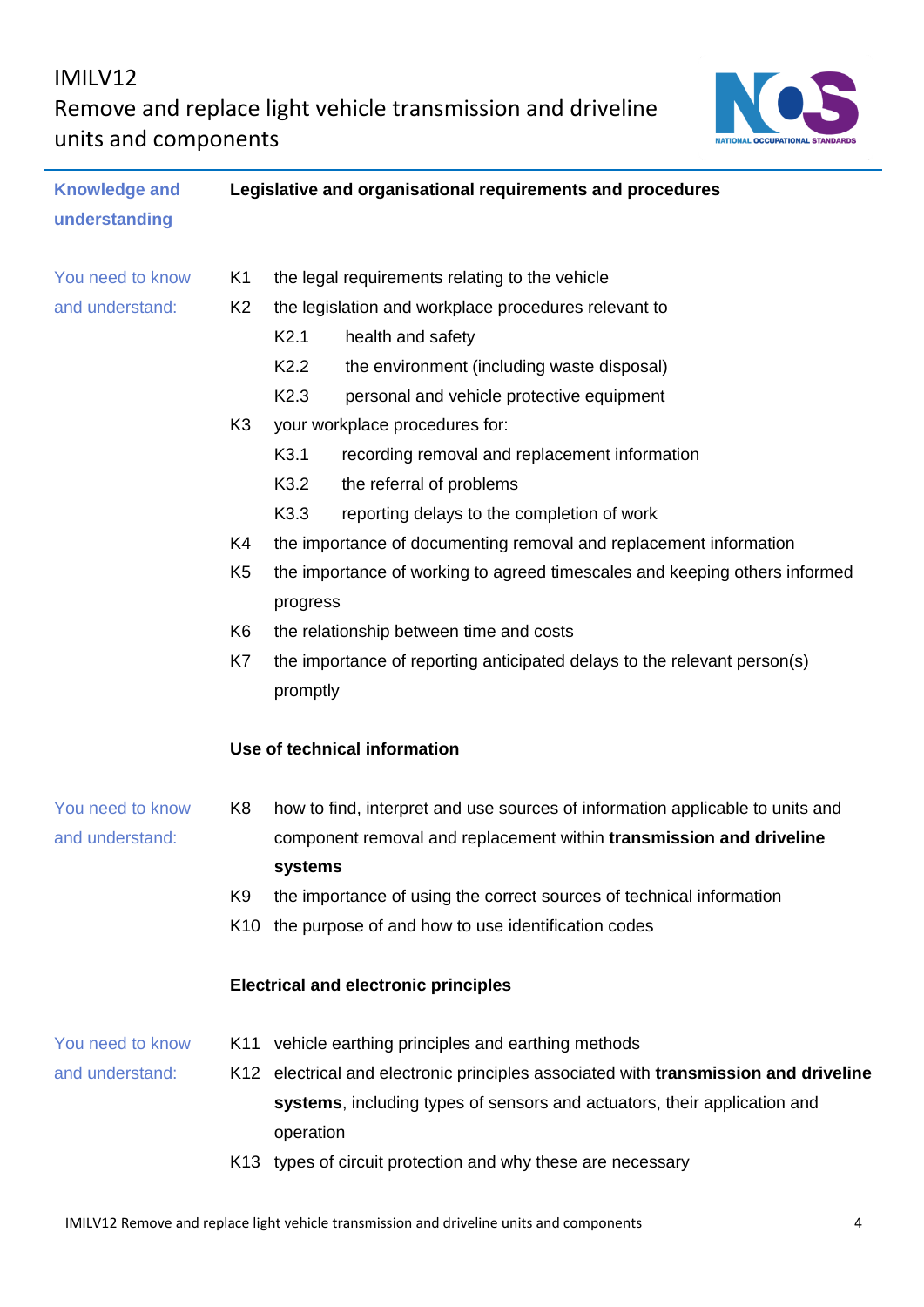

|                                     |     | K14 electrical safety procedures electric symbols, units and terms<br>K15 electrical and electronic control system principles    |
|-------------------------------------|-----|----------------------------------------------------------------------------------------------------------------------------------|
|                                     |     | K16 the hazards associated with high energy electrical vehicle components                                                        |
|                                     |     | Transmission and driveline system operation and construction                                                                     |
| You need to know                    |     | K17 how transmission and driveline systems and their related units and                                                           |
| and understand:                     |     | components are constructed, removed and replaced for the classification of<br>vehicle worked upon                                |
|                                     | K18 | how transmission and driveline systems and their related units and                                                               |
|                                     |     | components operate for the classification of vehicle worked upon                                                                 |
|                                     |     | <b>Equipment</b>                                                                                                                 |
| You need to know<br>and understand: |     | K19 how to prepare, inspect, test and use all the removal and replacement<br>equipment required                                  |
|                                     |     | Transmission and driveline system units and components removal and                                                               |
|                                     |     | replacement                                                                                                                      |
| You need to know                    |     | K20 how to remove and replace transmission and driveline system mechanical,                                                      |
| and understand:                     |     | electrical and hydraulic units and components for the classification of vehicle                                                  |
|                                     |     | worked upon                                                                                                                      |
|                                     |     | K21 how to file, fit, tap, thread, cut and drill plastics and metals                                                             |
|                                     |     | K22 how to select and use gaskets, sealants, seals, fittings and fasteners                                                       |
|                                     |     | K23 how to test and evaluate the performance of replacement transmission and                                                     |
|                                     |     | driveline system units and components and the reassembled system                                                                 |
|                                     |     | against the vehicle operating specifications and any legal requirements                                                          |
|                                     |     | K24 the relationship between testing methods and the transmission and                                                            |
|                                     |     | driveline system units and components replaced - the use of appropriate                                                          |
|                                     |     | test methods                                                                                                                     |
|                                     | K25 | when replacement units and components must meet the original equipment<br>specification (OES) for warranty or other requirements |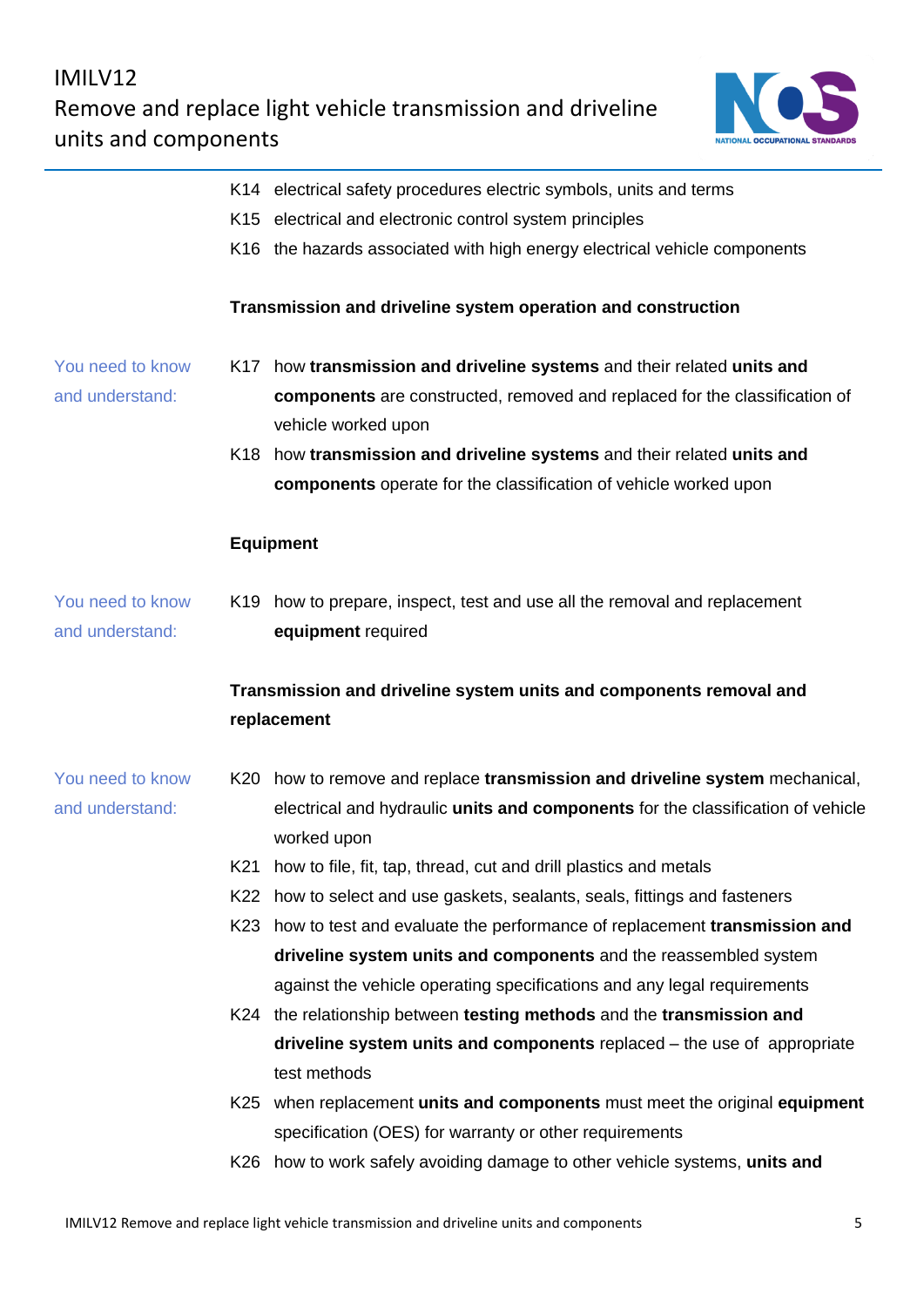

**components** and contact with leakage and hazardous substances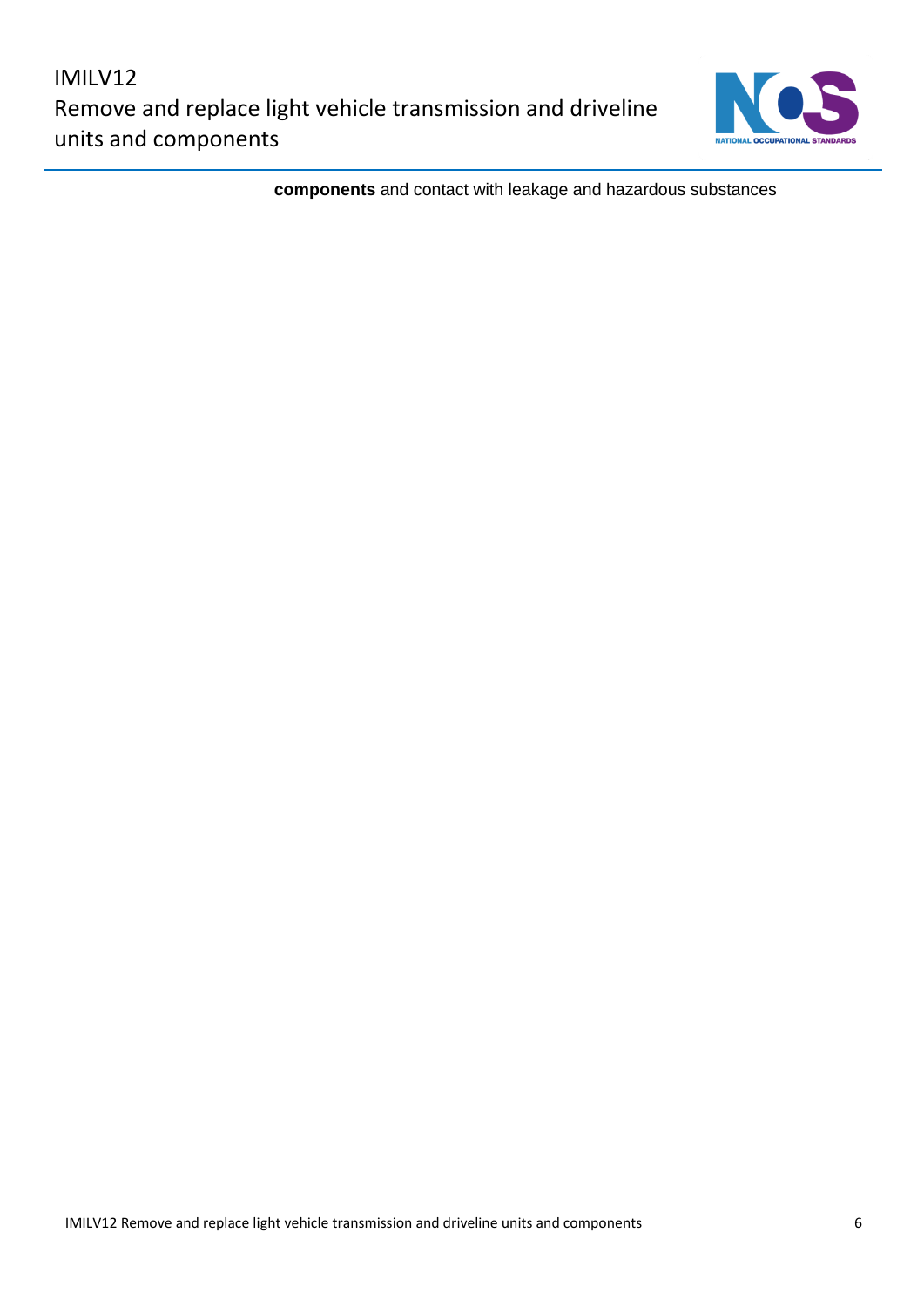### **Additional information**

## **Scope/range 1. Equipment** is:

- 1.1. hand tools
- 1.2. special workshop tools
- 1.3. general workshop equipment
- 1.4. electrical testing equipment

## **2. Testing methods** are:

- 2.1. visual
- 2.2. aural
- 2.3. functional
- 2.4. measurement

### **3. Units and components** are**:**

- 3.1. mechanical
- 3.2. electrical
- 3.3. hydraulic

### **4. Transmission and driveline systems** are:

- 4.1. gearbox
- 4.2. hubs and bearings
- 4.3. final drive assembly
- 4.4. driveline components (including propeller shafts and drive shafts)
- 4.5. clutch

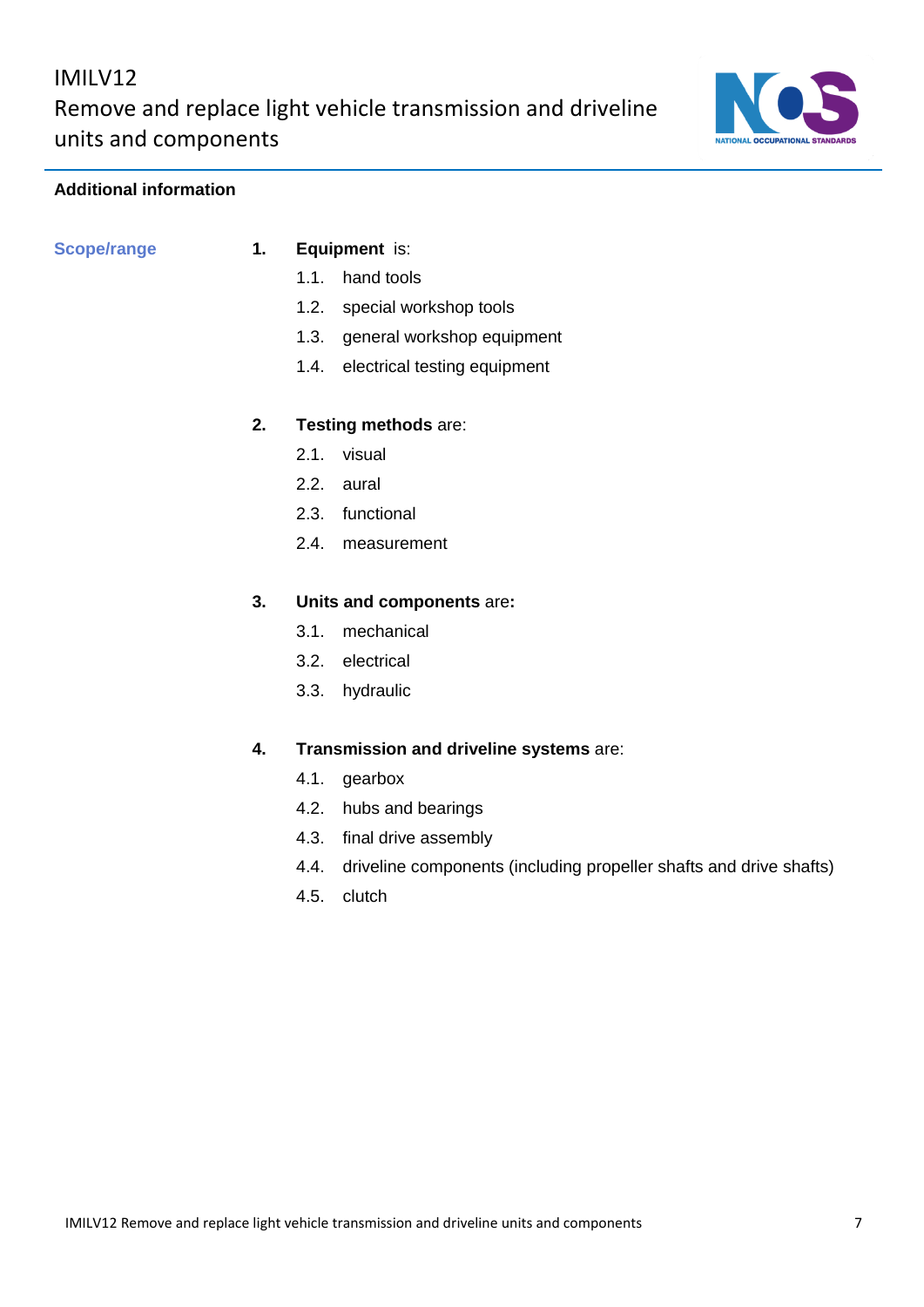

| <b>Glossary</b> | <b>Agreed timescales:</b>                                                                                                                        |
|-----------------|--------------------------------------------------------------------------------------------------------------------------------------------------|
|                 | Examples include: manufacturer's recommended work times, job times set by                                                                        |
|                 | your company or a job time agreed with a specific customer.                                                                                      |
|                 | <b>Units and components:</b>                                                                                                                     |
|                 | Any unit or component from the transmission and driveline systems defined in the<br>Scoping Statement above.                                     |
|                 | <b>Functional testing:</b>                                                                                                                       |
|                 | Examples include: use of brake roller tester, chassis dynamometer, transmission<br>stall test.                                                   |
|                 | <b>Vehicles:</b>                                                                                                                                 |
|                 | These can be any of the following – light vehicles. Additionally these vehicles may<br>be SI, CI, Hybrid, Electric or Alternative fuel vehicles. |
|                 | <b>Alternative Fuel:</b>                                                                                                                         |
|                 | This is defined as any type of fuel that may be used to power an internal<br>combustion engine, examples would include LPG, bio ethanol etc.     |
|                 |                                                                                                                                                  |
|                 |                                                                                                                                                  |
|                 |                                                                                                                                                  |
|                 |                                                                                                                                                  |
|                 |                                                                                                                                                  |